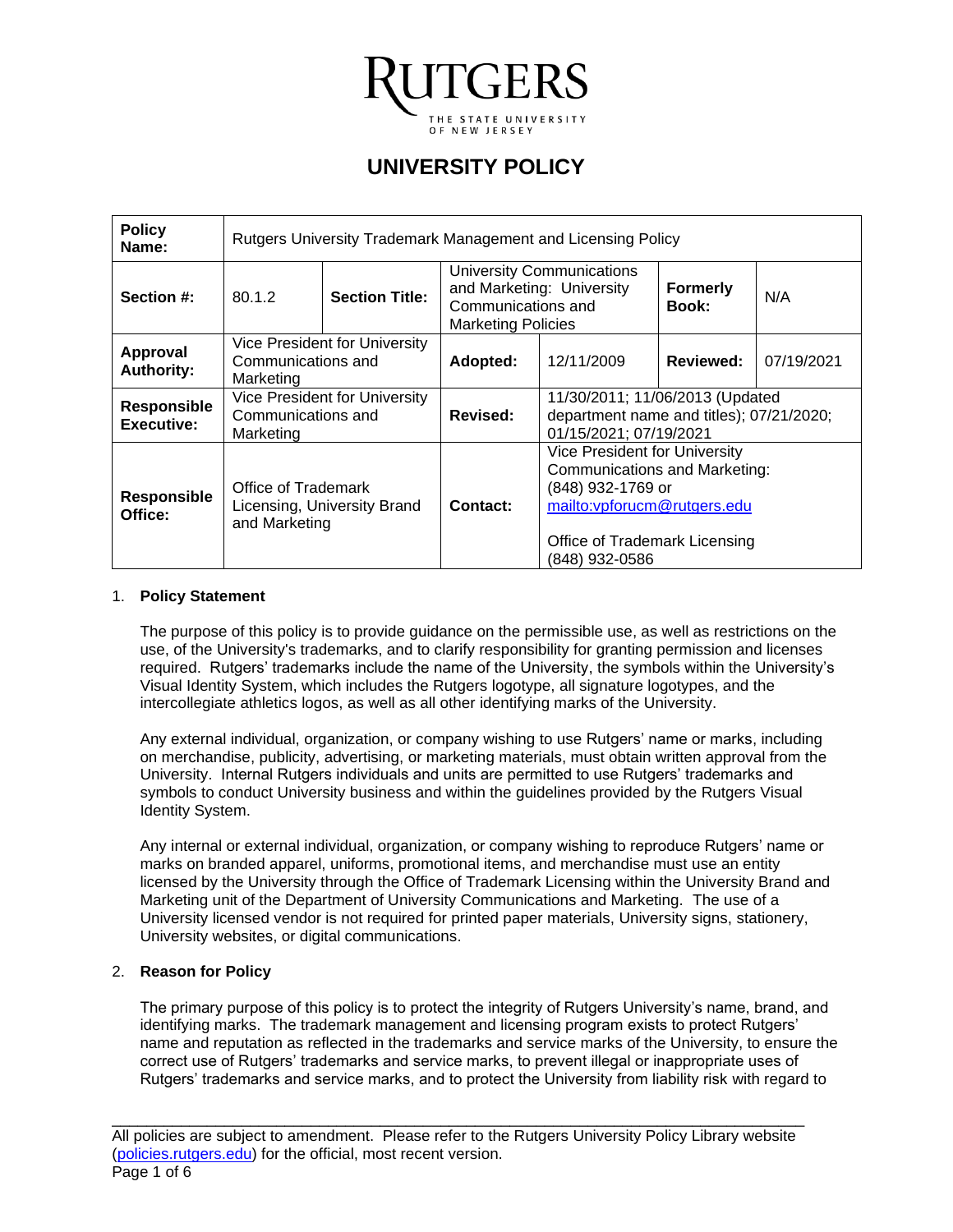the use of its trademarks. The licensing program ensures that products bearing Rutgers' trademarks are of good quality and that each licensed use reflects positively on the University.

## 3. **Who Should Read This Policy**

All University employees, particularly department heads, business office managers, and administrators, communications and marketing personnel, and student group advisers as well as student and alumni leaders. All internal and external entities that wish to, or currently, use Rutgers' name or trademarks to sell or manufacturer materials that bear Rutgers' name and/or marks.

## **4. Resources**

- a. University Policy 80.1.5: [University Visual Identity](https://policies.rutgers.edu/8015-currentpdf)
- b. [Visual Identity System; Guidelines for Use](https://communications.rutgers.edu/brand-policies/visual-identity/guidelines-use)
- c. University Policy 80.1.4: [Endorsements, Sponsorships, and Advertising in and on University](https://policies.rutgers.edu/8014-currentpdf)  Assets [and Communication Materials](https://policies.rutgers.edu/8014-currentpdf)

## **5. Definitions**

n/a

## **6. The Policy**

## **I. Trademark Management and Licensing**

- A. The Office of Trademark Licensing within the University Brand and Marketing unit of the Department of University Communications and Marketing manages the registration and use of the University's trademarks and service marks, both internally and externally, except as provided in Section I.B below.
- B. Rutgers Office of Research and Economic Development manages the registration and use of all trademarks that relate to products or services resulting from the University's research activities or that are related to any University patents ("ORED Trademarks").
- C. Rutgers' trademarks include, but are not limited to, the name of the University, the elements of the University's Visual Identity System, the intercollegiate athletics logos, and all other identifying marks of the University. The Office of Trademark Licensing maintains the official inventory of the official University trademarks, approves and registers new trademarks, maintains a list of licensees authorized to manufacture and distribute goods bearing the name and/or trademarks of the University.
- D. No one within the University, at affiliated organizations, or outside the University may assign, sublicense, or modify the name Rutgers, Rutgers University, or Rutgers, The State University of New Jersey, or any trademarks of the University without written approval from the Office of Trademark Licensing.
- E. All apparel, promotional items, and merchandise bearing Rutgers' name and/or trademarks must be ordered from a vendor who has entered into a Trademark Licensing Agreement with the University. This includes all for-sale items and not-for-sale promotional items. The use of a University licensed vendor is not required for signage and paper printed materials. However, signs and paper printed materials must be produced in accordance with the Rutgers Visual Identity System.
- F. Any requests for use of the trademarks of the University for corporate or product partnerships or other non-University uses of Rutgers' trademarks must be referred for review and approval to the Office of Trademark Licensing within the University Brand and Marketing unit of the Department of University Communications and Marketing.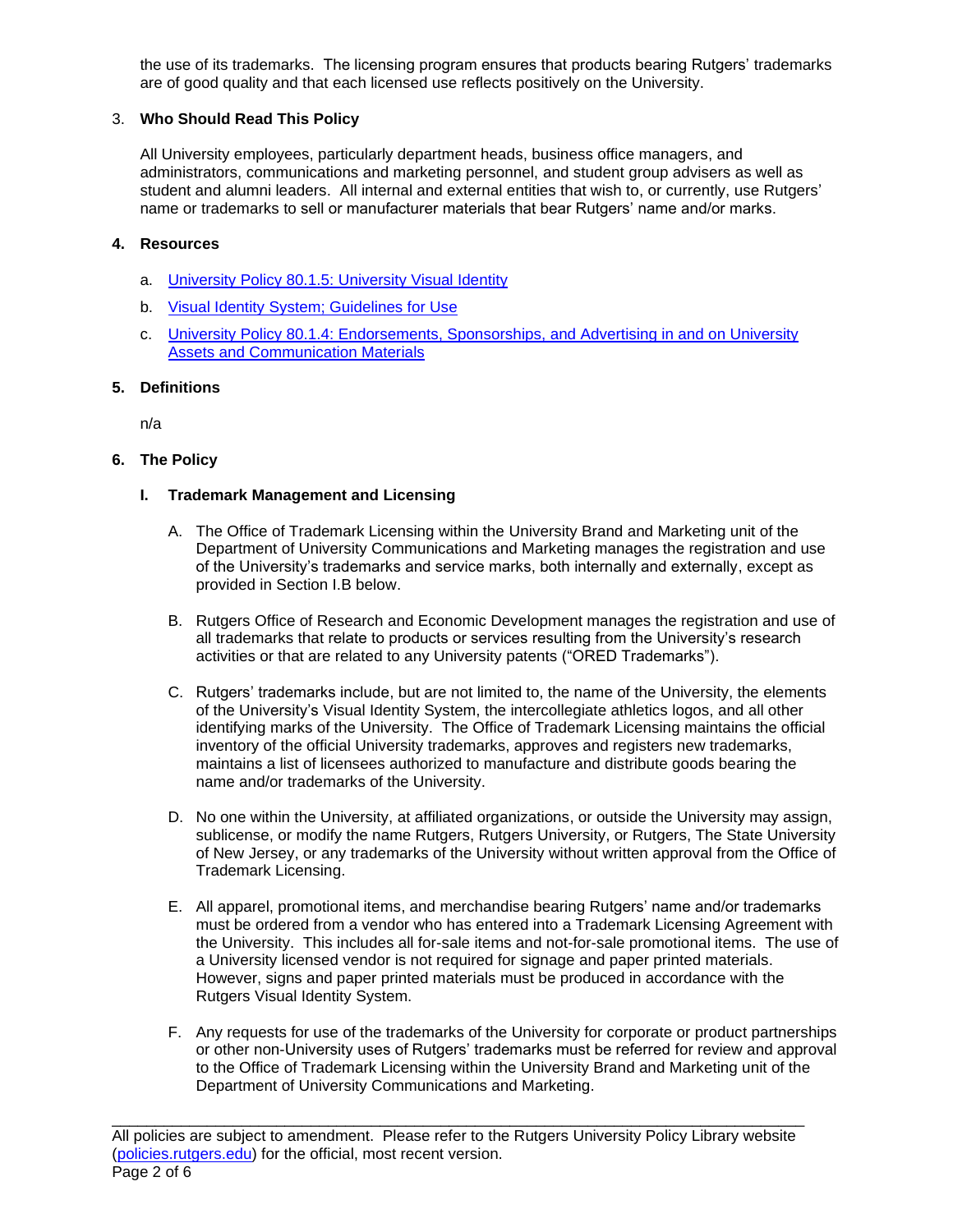## **II. Registering University Marks**

- A. All federal and State trademark and service mark registrations that are not ORED Trademarks must be approved and overseen by the Office of Trademark Licensing. The registration of all ORED Trademarks is the responsibility of the Office of Research and Economic Development.
- B. No one may register or authorize the international, federal, or State registration of any trademark or service mark of the University without the prior written permission of the Office of Trademark Licensing or the Office of Research and Economic Development, as applicable. This requirement applies to both the trademarks of the University as a whole, its constituent parts, and to all other Rutgers-related trademarks and program-related marks. Patent-related marks are managed by the Office of Research and Economic Development.
- C. Costs related to the registration, maintenance, and protection of an official institutional or primary trademark will be the responsibility the Office of Trademark Licensing. Costs related to other marks, including unit-level and programmatic marks, may be of the responsibility of the requesting department, unit, or entity. For additional information, contact the Office of Trademark Licensing.

# **III. Licensing and Royalties**

- A. All vendors and manufacturers of merchandise bearing Rutgers' name and/or trademarks must be licensed by the University through the Office of Trademark Licensing or its approved licensing agent. Per the terms of the licensing agreement, licensed vendors are required to submit all artwork for approval prior to production and to pay royalties. The University requires that Rutgers-branded items be purchased from licensed vendors to:
	- Protect Rutgers from liability and reputational risks.
	- Ensure Rutgers' name and logos are properly used.
	- Require fair labor and corporate responsibility standards.
	- Ensure requirements and policies of the University are followed.
- B. Royalty revenues earned from merchandise bearing the trademarks of the University will be used to cover the costs associated with registering and protecting official institutional and primary marks, licensee management, the operations of the Office of Trademark Licensing, and University initiatives approved by the Vice President for University Communications and Marketing.
- C. Licensing and royalties related to all ORED Trademarks are managed by the Office of Research and Economic Development.
- D. Only licensees with the proper rights may sell Rutgers-branded merchandise.
- E. Licensed vendors will pay a royalty to the University on all Rutgers branded items. Not-for-sale promotional items, including items used for fundraising purposes, sold to official student organizations will not be royalty bearing. If a student organization chooses to fundraise through a retail store operated by a licensed vendor, royalties may apply.

# **IV. Partners Outside of the University**

A. Research and Corporate Partners**: In order to use any Rutgers-owned trademarks, including ORED Trademarks, research and corporate partners must have current fully executed legal agreements in place that outline the terms and conditions of use, including use for co-branded marketing and promotions or use on branded**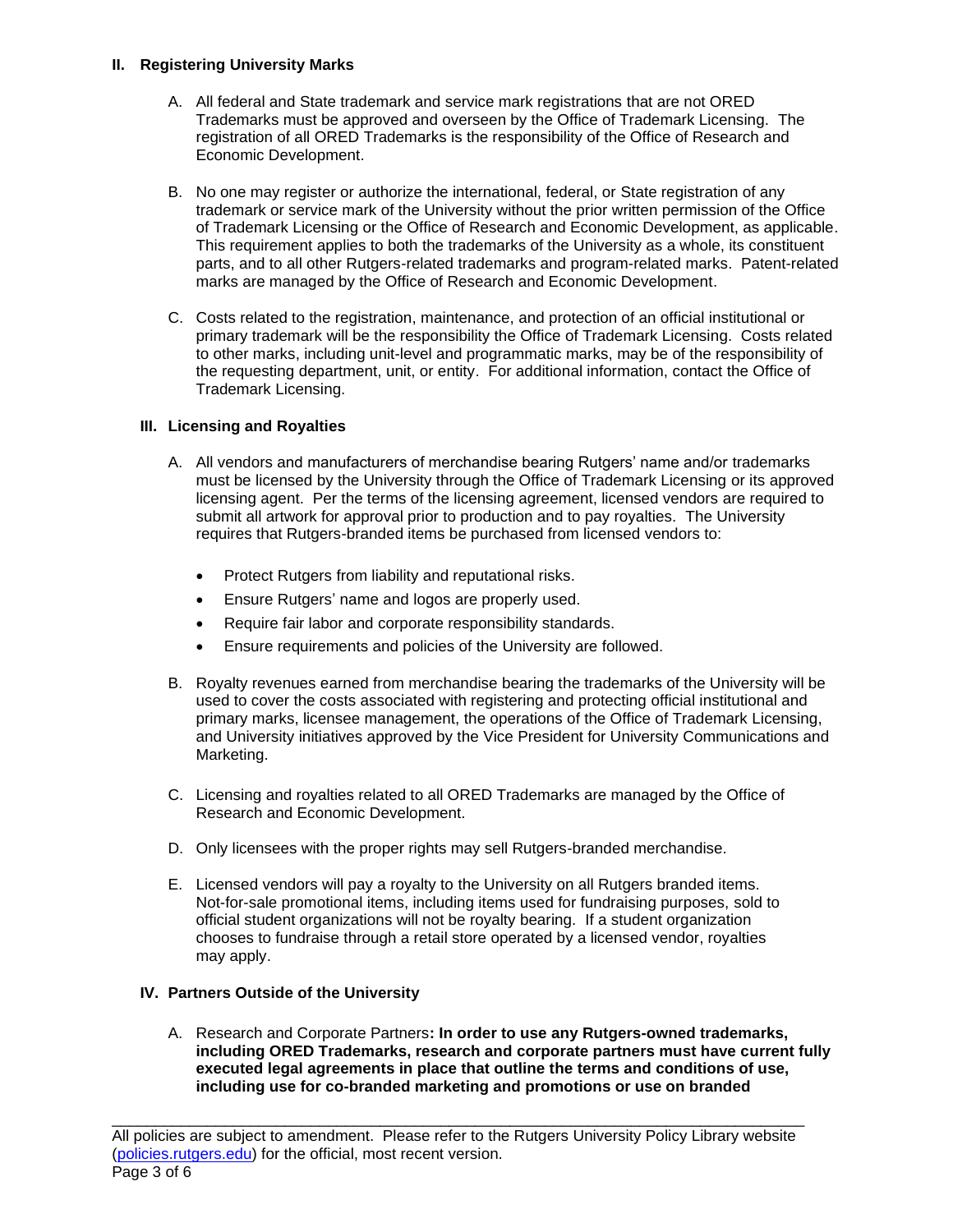**merchandise. These agreements, or related language in a larger service agreement, must be preapproved in coordination with the Office of Research and Economic Development and the Department of University Communications and Marketing.**

- B. **Clinical Partners:** In order to use the Rutgers name and/or any Rutgers-owned trademarks or images, clinical partners must have current fully executed legal agreements in place that outline the terms and conditions for branded and/or co-branded marketing and promotions or use on branded merchandise. These agreements, or related language in a larger service agreement, must be preapproved in coordination with the Vice Chancellor, Marketing Communications for Rutgers Biomedical and Health Sciences (RBHS) and the department of University Communications and Marketing. Any co-branded merchandise bearing the Rutgers name is subject to the same review and licensed production requirements stated in this policy. Clinical partners may have additional approval requirements.
- *C.* **Informal Partners:** Informal partners are entities without current fully executed legal agreements drafted and reviewed by the Rutgers Office of General Counsel. Informal partners may not use Rutgers' trademarks or name without written permission from University Brand and Marketing within the Department of University Communications and Marketing.

## *V.* **Endorsements and Service Acknowledgments**

*Rutgers entities and employees are prohibited by University policy, and in some instances by law, from all explicit and implied endorsements of vendors, products, and services. Promotional materials that identify the name of the University or one of its subunits, or use a University trademark, may only consist of accurate, neutral, factual statements that do not give an opinion or qualitative statement concerning the quality of a product or service. Refer to* University Policy 80.1.4: [Endorsements, Sponsorships, and Advertising in and](https://policies.rutgers.edu/8014-currentpdf)  [on University Assets and Communication Materials](https://policies.rutgers.edu/8014-currentpdf) for more details.

#### **VI. Approval Process**

The Office of Trademark Licensing approves all designs for branded merchandise, promotional items, and displays that use Rutgers' trademarks. For more information, including contacts and how to obtain usage approval, visit: [https://communications.rutgers.edu/brand-policies/trademark](https://communications.rutgers.edu/brand-policies/trademark-licensing)[licensing.](https://communications.rutgers.edu/brand-policies/trademark-licensing)

#### **VII. Prohibited Uses of University Marks**

- A. Rutgers does not license or use Rutgers' name or trademarks in connection with products, services, programs, images, or activities that may harm the reputation of the University or are inconsistent with the University's mission and values. Prohibited uses of Rutgers' name and trademarks include, but are not limited to, the following:
	- Any use that discriminates or implies discrimination against any persons or groups based on age, ancestry, belief, color, creed, disability, national origin, race, religion, sex, sexual orientation, or veteran status, or in any other way that conflicts with University standards or violate Rutgers' policies or practices;
	- Products that are inherently dangerous or present an unacceptable risk of liability, including knives, firearms, weapons, and explosives;
	- Illegal use of alcohol or alcohol-related products. The use of the Rutgers name or trademarks with any alcohol-related product, activity, or event is discouraged. In instances where alcohol-related activities and events do include the Rutgers name or trademarks, a safe and responsible drinking message must be included and approval from the Office of Trademark Licensing is required;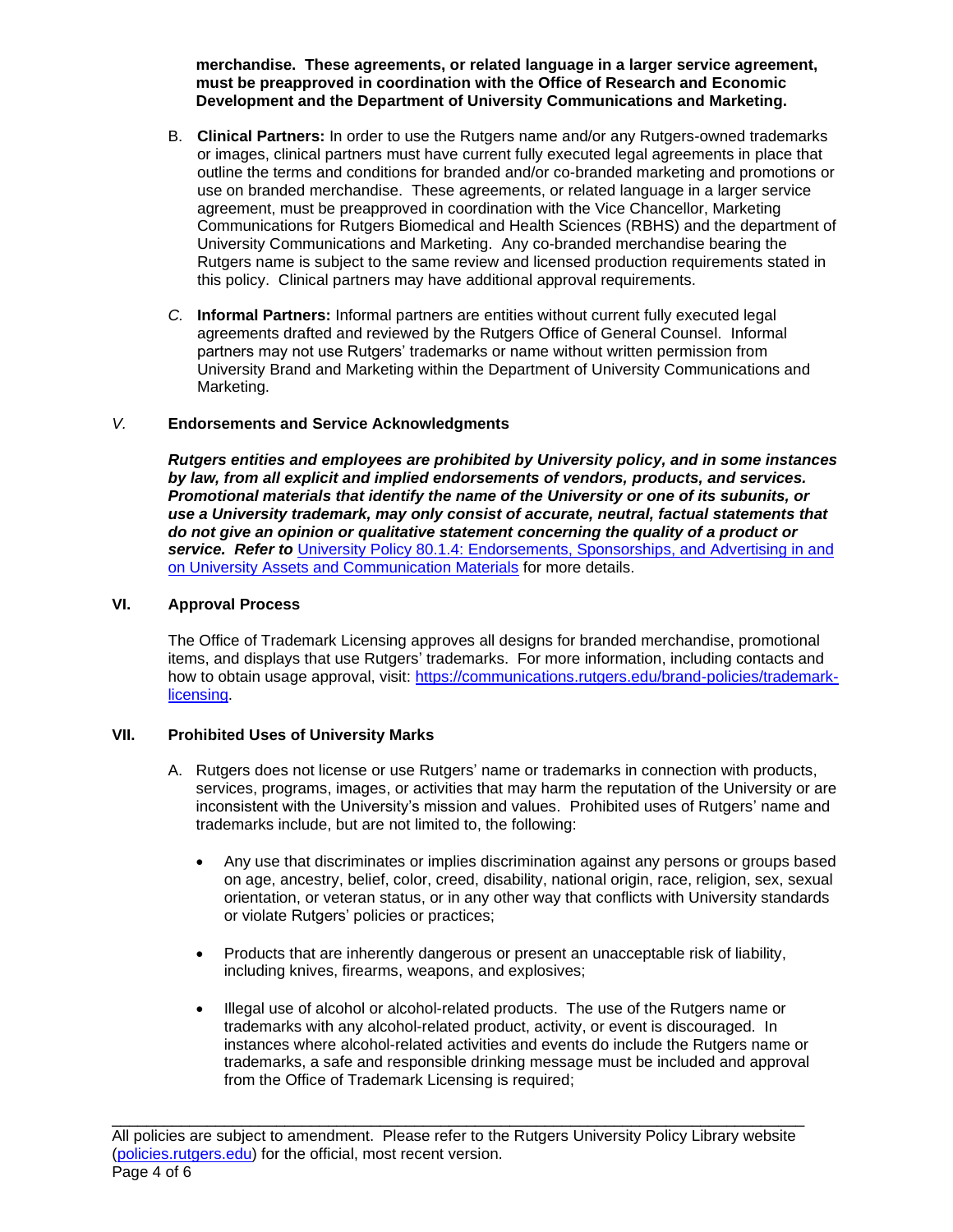- Tobacco-related products;
- Cannibis-related products;
- Illegal drug-related products, services, activities, and events;
- **Products***, activities, images, and designs that are deemed by the University* as racist, sexist, hateful, or demeaning or use degrading language or statements;
- Products, images, or designs deemed to include or imply profane language or lewd sexual acts;
- Products or statements impugning the University.
- B. If the University deems, in its sole discretion, that a licensee is found violating any of these prohibitions the related license will be terminated.
- C. Food and beverage products and accompanying packaging may incur undue risks to the University and its constituents. Therefore, these items are not permissible without prior written permission from the Office of Trademark Licensing within the University Brand and Marketing unit.
- D. Rutgers' trademarks cannot be used in conjunction with any other mark without expressed written permission from the Office of Trademark Licensing as well as the written permission of the owners of any involved external trademarks.

## **VIII. Exceptions**

Exemptions to this policy are rare but may be considered with the proper supporting justifications on a case-by-case basis by submitting a request in writing to the Office of the Vice President for University Communications and Marketing. Such requests will only be considered if submitted by a University Vice President, Chancellor, or other senior University administrator. Requests for exceptions must:

- 1. Define the conditions under which the name of the University, unit of the University, and/or University marks will be used.
- 2. Identify any potential compensations to be paid to the University or others for such use.
- 3. Include an assessment of the benefits and risks of the proposed use of the University's marks, including steps that have been taken to mitigate risks.
- 4. Define the duration of the requested exception.

The Vice President for University Communications and Marketing will consult with appropriate University leadership, which may include the Senior Vice President and General Counsel, the Senior Vice President, External Affairs, and the Senior Vice President, Risk Management, to determine whether to approve or deny a request for an exception.

## **IX. Trademark Protection**

Rutgers' trademarks are important assets of the University. The Office of Trademark Licensing within the University Brand and Marketing unit of the Department of University Communications and Marketing is charged with protecting these marks and monitoring their use. Any non-sanctioned or inappropriate use of a University trademark should be reported to the Office of Trademark Licensing. The office is required to investigate infringements and to